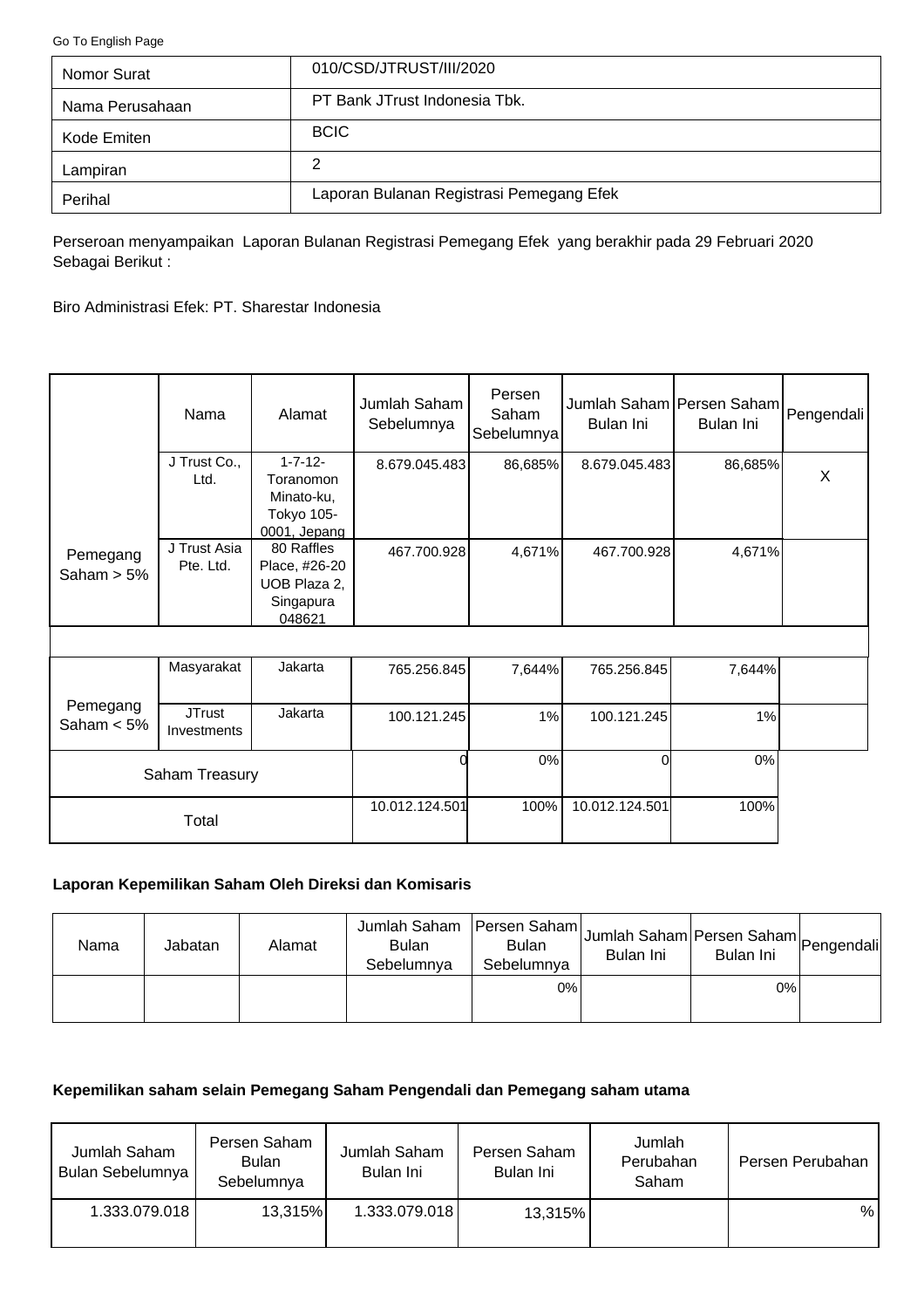#### **Jumlah Pemegang Saham**

| Bulan Sebelumnya | <b>Bulan Sekarang</b> | Perubahan |
|------------------|-----------------------|-----------|
| 1.236            | 1.236                 |           |

Demikian untuk diketahui.

Hormat Kami,

**PT Bank JTrust Indonesia Tbk.**

Ong Pey Fang

Corporate Secretary

PT Bank JTrust Indonesia Tbk.

Gedung Sahid Sudirman Center, Lantai 33, Jl. jend.Sudirman No. 86 Jakarta Pusat

Telepon : 021 2926 1111 , Fax : 021 2926 1492 , www.jtrustbank.co.id

| Tanggal dan Jam | 06-03-2020 16:28                                                 |
|-----------------|------------------------------------------------------------------|
| Lampiran        | 1. DPS BCIC_above 5.pdf<br>2. Sharestar Struktur 29 Feb 2020.pdf |

Dokumen ini merupakan dokumen resmi PT Bank JTrust Indonesia Tbk. yang tidak memerlukan tanda tangan karena dihasilkan secara elektronik oleh sistem pelaporan elektronik. PT Bank JTrust Indonesia Tbk. bertanggung jawab penuh atas informasi yang tertera didalam dokumen ini.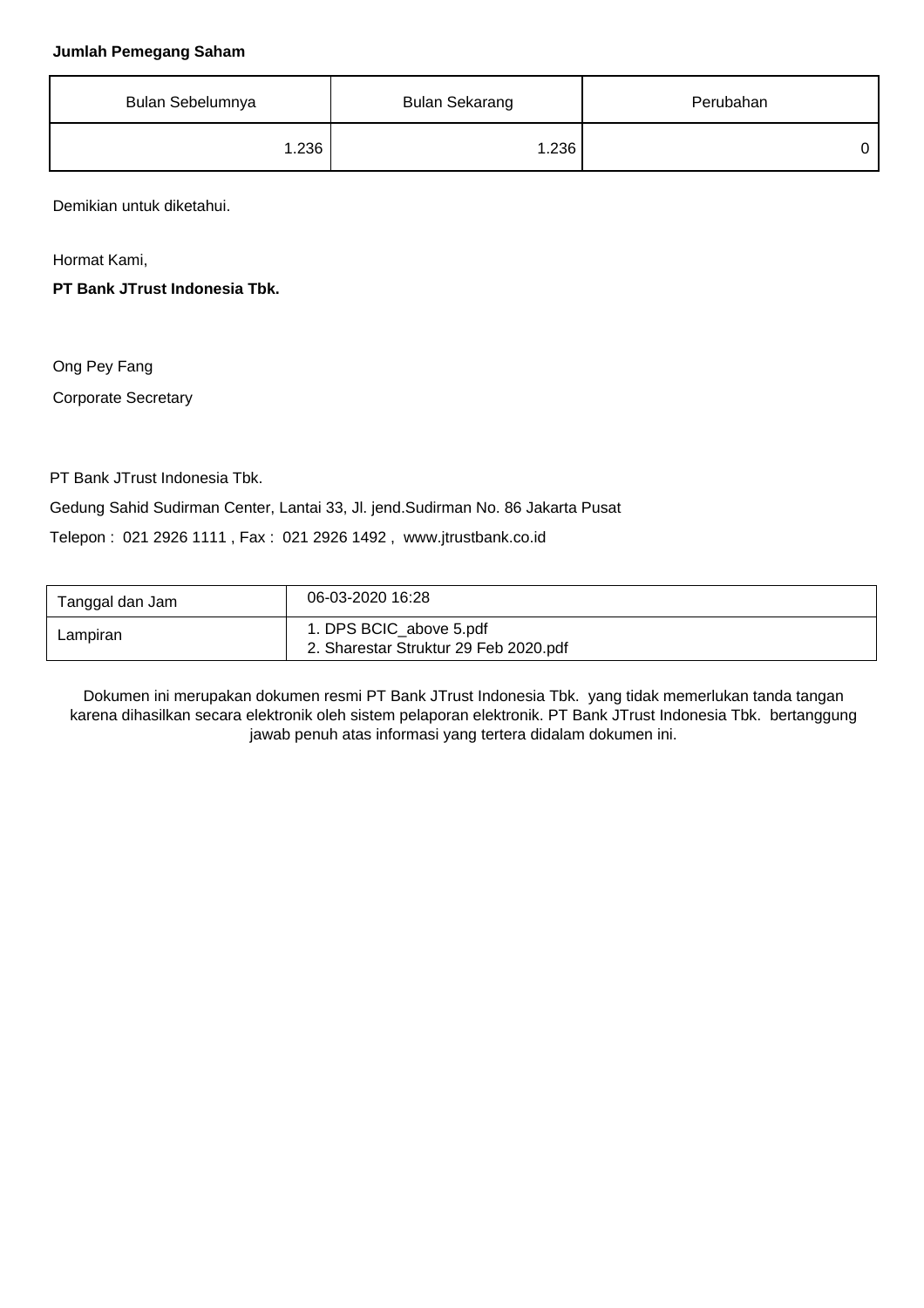<span id="page-2-0"></span>[Go To Indonesian Page](#page-0-0)

| Letter / Announcement No. | 010/CSD/JTRUST/III/2020                           |
|---------------------------|---------------------------------------------------|
| <b>Issuer Name</b>        | PT Bank JTrust Indonesia Tbk.                     |
| <b>Issuer Code</b>        | <b>BCIC</b>                                       |
| Attachment                | 2                                                 |
| Subject                   | Monthly Report of Securities Holders Registration |

The Company hereby announce Monthly Report of Securities Holders Registration which ends in 29 February 2020 as follows:

Security Administration Bureau: PT. Sharestar Indonesia

|                            | Name                         | Address                                     | Number of Shares<br>in Previous Month Previous Month | Percent of<br>Shares in | Number of Shares in<br><b>Current Month</b> | Percent of<br>Shares in<br><b>Current Month</b> | Controlle |
|----------------------------|------------------------------|---------------------------------------------|------------------------------------------------------|-------------------------|---------------------------------------------|-------------------------------------------------|-----------|
|                            | J Trust Co.,<br>Ltd.         | $1 - 7 - 12 -$<br>Toranomon                 | 8,679,045,483                                        | 86.685%                 | 8,679,045,483                               | 86.685%                                         | $\sf X$   |
|                            |                              | Minato-ku,                                  |                                                      |                         |                                             |                                                 |           |
|                            |                              | Tokyo 105-<br>0001, Jepang                  |                                                      |                         |                                             |                                                 |           |
| Share<br>Ownership ><br>5% | J Trust Asia<br>Pte. Ltd.    | 80 Raffles<br>Place, #26-20<br>UOB Plaza 2, | 467,700,928                                          | 4.671%                  | 467,700,928                                 | 4.671%                                          |           |
|                            |                              | Singapura<br>048621                         |                                                      |                         |                                             |                                                 |           |
|                            |                              |                                             |                                                      |                         |                                             |                                                 |           |
|                            | Masyarakat                   | Jakarta                                     | 765,256,845                                          | 7.644%                  | 765,256,845                                 | 7.644%                                          |           |
| Share<br>Ownership <<br>5% | <b>JTrust</b><br>Investments | Jakarta                                     | 100,121,245                                          | 1%                      | 100,121,245                                 | 1%                                              |           |
|                            | <b>Treasury Stock</b>        |                                             | $\Omega$                                             | 0%                      | $\Omega$                                    | 0%                                              |           |
|                            | Total                        |                                             | 10,012,124,501                                       | 100%                    | 10,012,124,501                              | 100%                                            |           |

### **Share Owned by Directors and Commissioners**

| <b>Name</b> | Position | Address | Number of<br>Shares in<br>Previous Month Previous Month | Percent of<br>Shares in | Number of<br>Month | Percent of<br>Shares in Current Shares in Current Controller<br>Month |  |
|-------------|----------|---------|---------------------------------------------------------|-------------------------|--------------------|-----------------------------------------------------------------------|--|
|             |          |         |                                                         | 0%                      |                    | 0%                                                                    |  |

# **Share Ownership Aside From Controller and Main Shareholder**

| Number of Shares   Percent of Shares  Number of Shares   Percent of Shares  <br>in Previous Month   in Previous Month   in Current Month   in Current Month |                |               |         | Number of Change | Percent of Change |
|-------------------------------------------------------------------------------------------------------------------------------------------------------------|----------------|---------------|---------|------------------|-------------------|
| 1,333,079,018                                                                                                                                               | <b>13.315%</b> | 1,333,079,018 | 13.315% |                  | %                 |